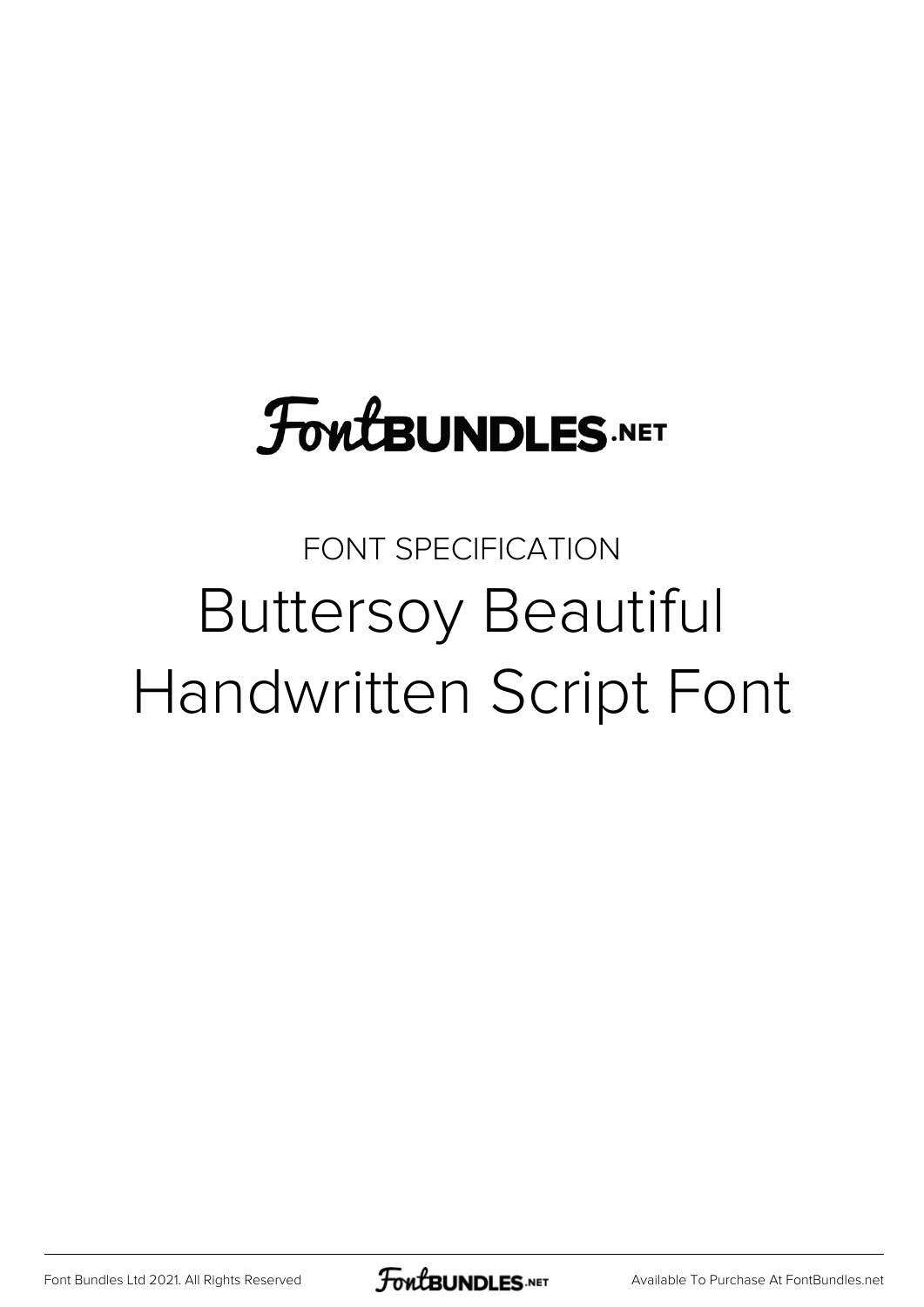## **Buttersoy - Regular**

**Uppercase Characters** 

ABCQEFGHIIKUMMQPQRSTUVW  $X43$ 

Lowercase Characters

$$
a\,b\,c\,d\,c\,k\,g\,h\,\psi\,j\,k\,l\,\mathfrak{m}\,v\,\mathfrak{o}\,\mathfrak{p}\,g\,\mathfrak{v}\,\mathfrak{F}\,\overline{U}\,v\,\mathfrak{v}\,\mathfrak{v}\,\mathfrak{x}\,\mathfrak{y}\,\mathfrak{z}
$$

**Numbers** 

## 0123456789

Punctuation and Symbols

All Other Glyphs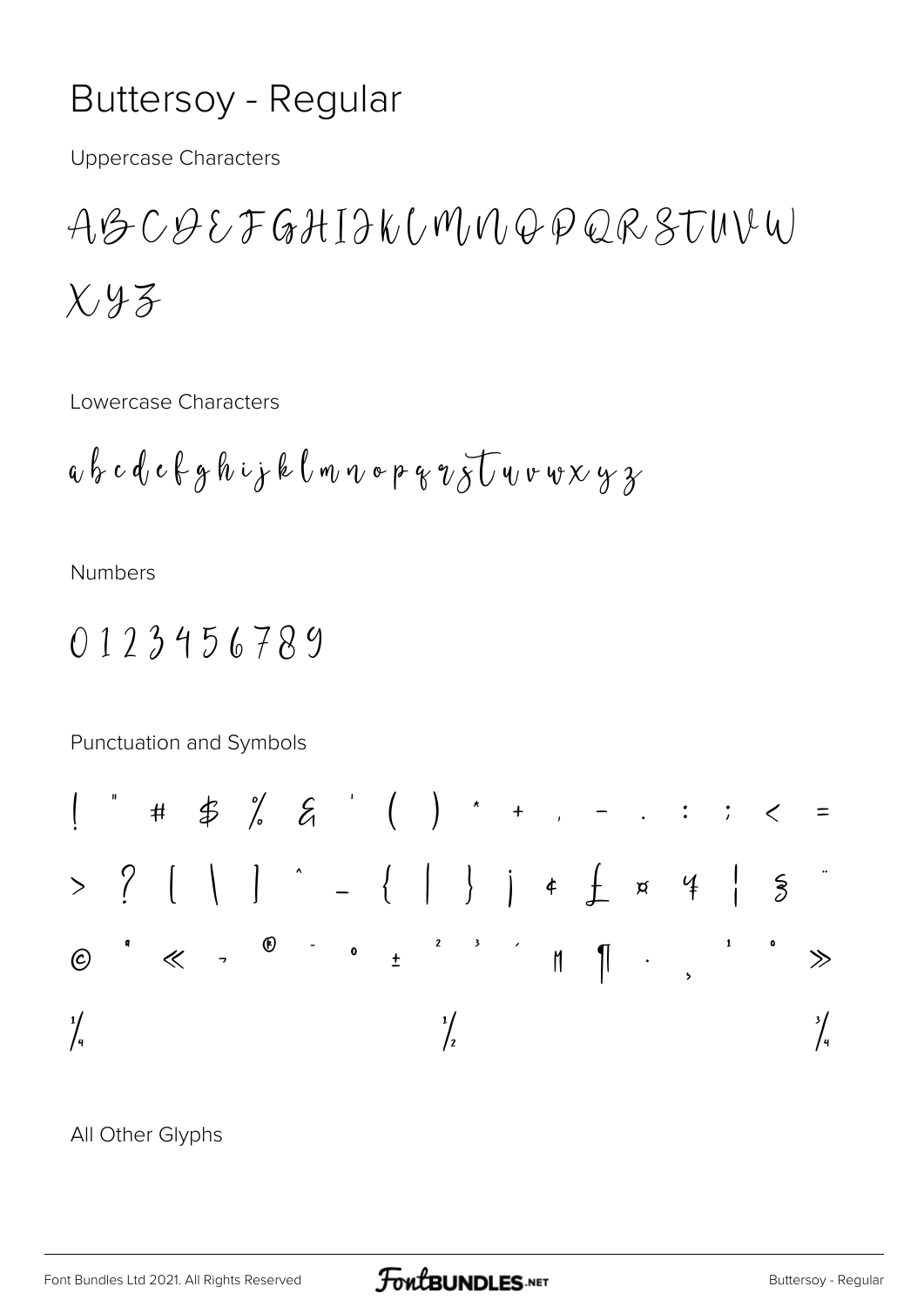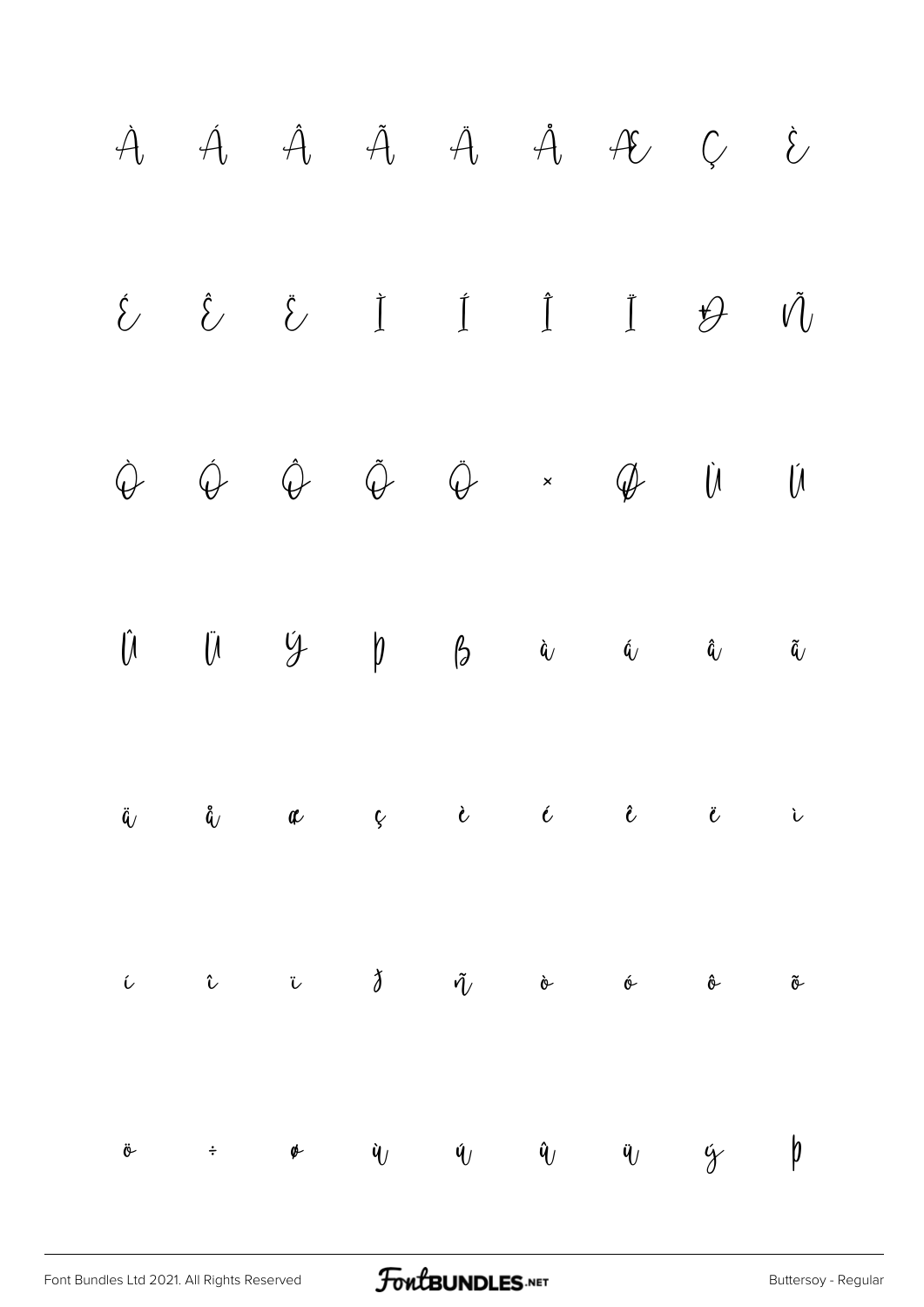ÿ Ā ā Ă ă Ą ą Ć ć Č č Ď ď Đ đ Ē ē Ė ė Ę ę Ě ě Ğ ğ Ī ī Į į İ ı Ĺ ĺ Ľ ľ Ł ł Ń ń Ň ň Ō ō Ő ő Œ œ Ŕ ŕ Ř ř Ś ś Ş ş Š š Ť ť Ū ū Ů ů

[Font Bundles Ltd 2021. All Rights Reserved](https://fontbundles.net/) **FoutBUNDLES.NET** Sunday - Regular